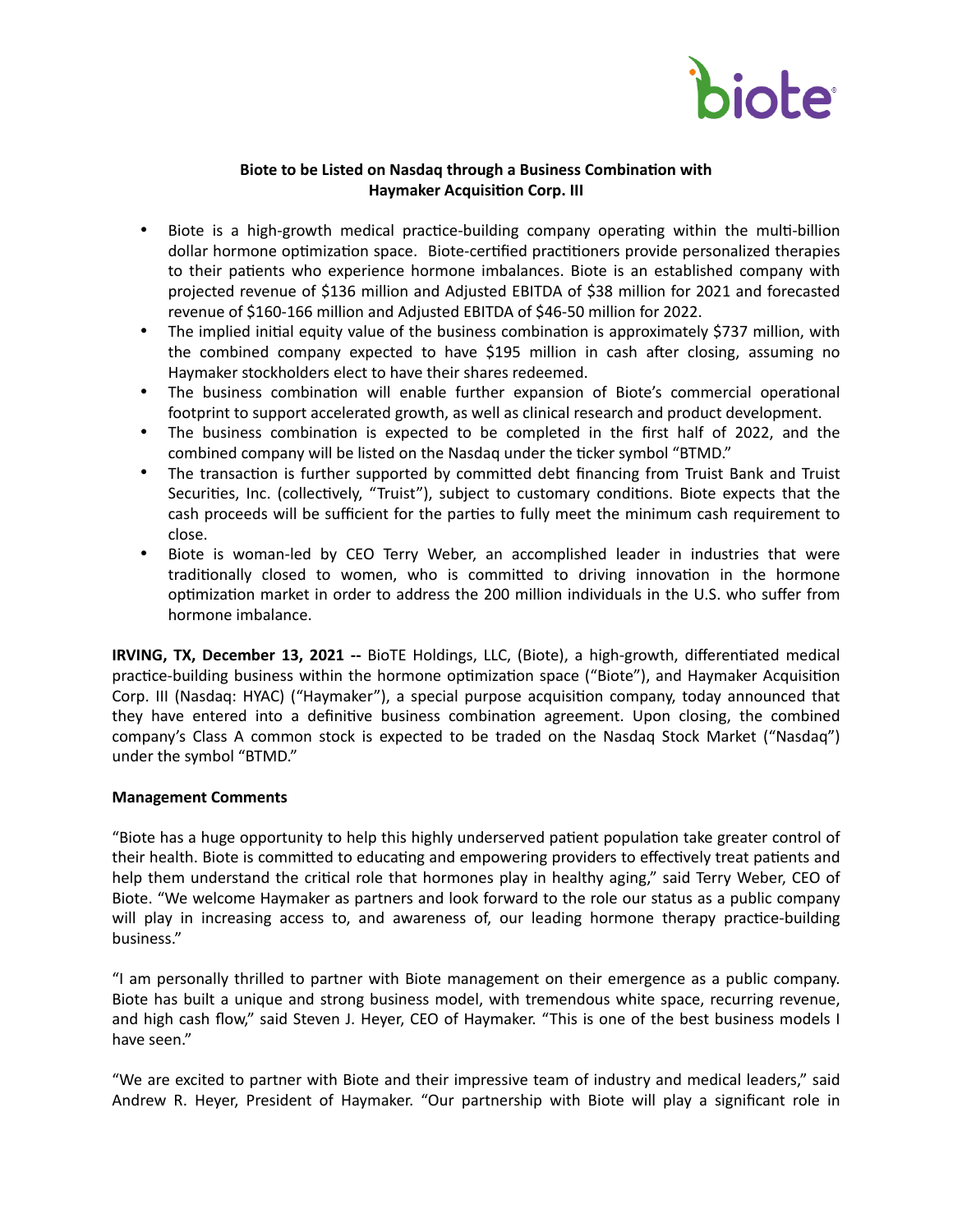

increasing awareness of the benefits of hormone therapy. We see a tremendous market opportunity in this type of therapy and are pleased to support Biote's mission of changing healthcare for the better."

#### **Key Transaction Terms**

The combined company is projected to have approximately \$195 million in cash on its balance sheet after closing, after the payment of transaction expenses and distributions to Biote members, derived from \$317.5 million of cash held in Haymaker's trust account transferred to the company (assuming zero redemptions from trust), the proceeds of the Truist debt financing, and expected balance sheet cash as of closing.

As part of the transaction, Biote's current management and existing equity holders will roll the majority of their equity into the combined company. Assuming no public stockholders of Haymaker exercise their redemption rights, ownership of the combined company immediately following the closing is expected to be comprised of current Biote equity holders with 48% and Haymaker stockholders (including its sponsors) with 52%, excluding the impact of deferred equity held by Biote members and Haymaker Sponsor III, LLC. Biote intends to use the proceeds of the transaction to expand commercial operations and accelerate growth in the U.S.

The transaction, which has been approved by the members and board of managers of Biote and the Board of Directors of Haymaker, is subject to approval by Haymaker's stockholders and other customary closing conditions. The proposed business combination is expected to be completed in the first half of 2022.

A more detailed description of the transaction terms and a copy of the business combination agreement will be included in a Current Report on Form 8-K to be filed by Haymaker with the United States Securities and Exchange Commission ("SEC"). Haymaker will file a proxy statement with the SEC in connection with the transaction.

# **Company Overview**

Biote is a practice-building business with a leading bioidentical hormone replacement optimization platform and complementary nutraceutical business. The company delivers a comprehensive, end-toend platform that provides practitioners with medical education, training and certification, practice management software, digital and point-of-care marketing support, and facilitates relationships with FDA-regulated, third-party pharmacies that manufacture hormone products. Biote derives revenues by contractually sharing in the profit generated by Biote-certified practitioners and through the sale of its Biote-branded nutraceutical products. Biote-certified practitioners deliver personalized hormone replacement therapy to relieve the symptoms of hormonal imbalance, which affects approximately 200 million Americans. Hormone optimization has been shown to have both significant health and quality of life benefits for patients.

Since its founding in 2012, Biote has grown its network of medical providers to 4,700 practitioners in the U.S. Biote-certified practitioners administer bioidentical hormone therapy via a simple in-office procedure, providing a convenient solution to a broad, underserved patient population. Patients can find a provider near them by searching Biote's online [provider database.](https://biote.com/find-bioidentical-hormone-replacement-therapy-provider/)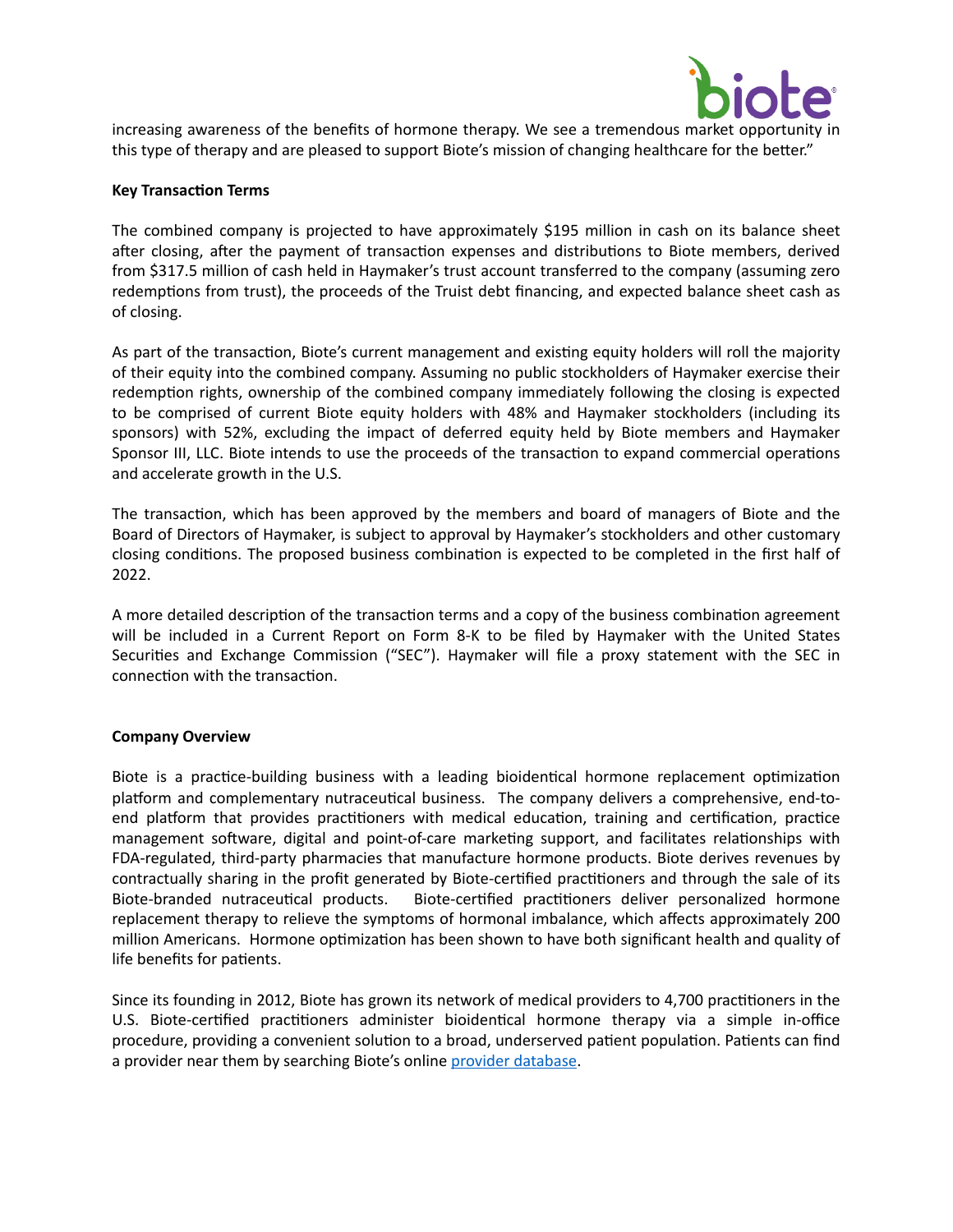

## **Advisors**

Cooley LLP is acting as legal advisor to Biote. Jefferies is acting as financial and capital markets advisor to Biote. Truist Securities is acting as financial advisor to Biote. Citigroup and William Blair are acting as financial and capital markets advisors to Haymaker. Truist Securities and Cantor Fitzgerald are acting as capital markets advisors to Haymaker. DLA Piper LLP (US) and Ellenoff Grossman & Schole LLP are acting as legal advisors to Haymaker.

#### **Management Presentation**

A presentation made by the management teams of both Biote and Haymaker regarding the transaction will be available on the websites of Biote at www.biote.com/investors and Haymaker at https:// haymakeracquisition.com/home/. Haymaker will also file the presentation with the SEC in a Current Report on Form 8-K, which will be accessible at www.sec.gov.

## **About Biote**

Biote operates a high growth, differentiated medical practice-building business within the hormone optimization space. Similar to a franchise model, Biote provides the necessary components to enable practitioners to establish, build, and successfully operate a hormone optimization center to treat patients appropriate for therapy. Biote trains practitioners how to identify and treat early indicators of hormone-related aging conditions.

## **About Haymaker Acquisition Corp. III**

Haymaker Acquisition Corp. III is a blank check company formed for the purpose of effecting a business combination, capital stock exchange, asset acquisition, stock purchase, reorganization or similar business combination with one or more businesses. Haymaker is led by Chief Executive Officer and Executive Chairman, Steven J. Heyer; President, Andrew R. Heyer; and Chief Financial Officer, Christopher Bradley.

#### **Important Information About the Proposed Business Combination and Where to Find It**

This press release relates to a proposed business combination between Haymaker and Biote. A full description of the terms of the business combination will be provided in a proxy statement to be filed with the SEC by Haymaker, which will be mailed to its shareholders once definitive. This press release does not contain all the information that should be considered concerning the proposed business combination and is not intended to form the basis of any investment decision or any other decision in respect of the proposed business combination. Haymaker's shareholders and other interested persons are advised to read, when available, the preliminary proxy statement and the amendments thereto and the definitive proxy statement and other documents filed in connection with the proposed business combination, as these materials will contain important information about Biote, Haymaker and the proposed business combination. When available, the definitive proxy statement and other relevant materials for the proposed business combination will be mailed to shareholders of Haymaker as of a record date to be established for voting on the proposed business combination. Shareholders of Haymaker will also be able to obtain copies of the preliminary proxy statement, the definitive proxy statement and other documents filed with the SEC, without charge, once available, at the SEC's website at www.sec.gov, or by directing a written request to: Haymaker, 501 Madison Avenue, 12th Floor, New York, NY 10022.

#### **Participants in the Solicitation**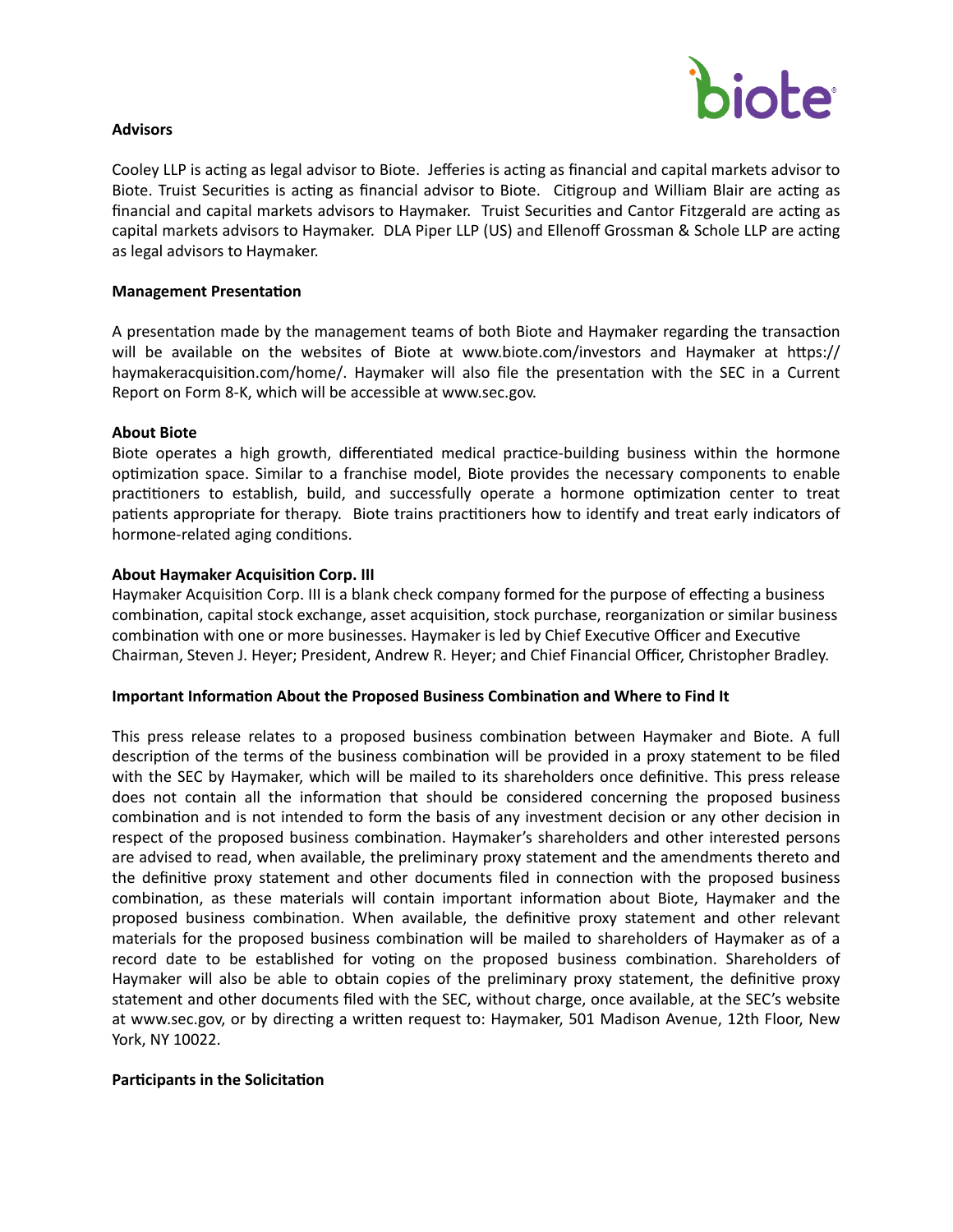

Haymaker and its directors and executive officers may be deemed participants in the solicitation of proxies from Haymaker's shareholders with respect to the proposed business combination. A list of the names of those directors and executive officers and a description of their interests in Haymaker is contained in Haymaker's registration statement on Form S-1, which was filed with the SEC and is available free of charge at the SEC's web site at www.sec.gov, or by directing a written request to Haymaker, 501 Madison Avenue, 12th Floor, New York, NY 10022. Additional information regarding the interests of such participants will be contained in the proxy statement for the proposed business combination when available.

Biote and its directors and executive officers may also be deemed to be participants in the solicitation of proxies from the shareholders of Haymaker in connection with the proposed business combination. A list of the names of such directors and executive officers and information regarding their interests in the proposed business combination will be included in the proxy statement for the proposed business combination when available.

## **Forward-Looking Statements**

Except for historical information contained herein, this press release contains certain "forward-looking statements" within the meaning of the federal U.S. securities laws with respect to the proposed business combination between Haymaker and Biote, the benefits of the transaction, the amount of cash the transaction will provide Biote, the anticipated timing of the transaction, the services and markets of Biote, our expectations regarding future growth, results of operations, performance, future capital and other expenditures, competitive advantages, business prospects and opportunities, future plans and intentions, results, level of activities, performance, goals or achievements or other future events. These forward-looking statements generally are identified by words such as "anticipate", "believe", "expect", "may", "could", "will", "potential", "intend", "estimate", "should", "plan", "predict", or the negative or other variations of such statements, reflect our management's current beliefs and assumptions and are based on the information currently available to our management. Forward-looking statements are predictions, projections and other statements about future events that are based on current expectations and assumptions and, as a result, are subject to risks and uncertainties. Many factors could cause actual results or developments to differ materially from those expressed or implied by such forward-looking statements, including but not limited to: (i) the risk that the transaction may not be completed in a timely manner or at all, which may adversely affect the price of Haymaker's securities; (ii) the risk that the transaction may not be completed by Haymaker's business combination deadline and the potential failure to obtain an extension of the business combination deadline if sought by Haymaker; (iii) the failure to satisfy the conditions to the consummation of the transaction, including the approval of the business combination agreement by the stockholders of Haymaker, the satisfaction of the minimum cash amount following any redemptions by Haymaker's public stockholders and the receipt of certain governmental and regulatory approvals; (iv) the lack of a third-party valuation in determining whether or not to pursue the proposed transaction; (v) the occurrence of any event, change or other circumstance that could give rise to the termination of the business combination agreement; (vi) the effect of the announcement or pendency of the transaction on Biote's business relationships, operating results and business generally; (vii) risks that the proposed transaction disrupts current plans and operations of Biote; (viii) the outcome of any legal proceedings that may be instituted against Biote or Haymaker related to the business combination agreement or the proposed transaction; (ix) the ability to maintain the listing of Haymaker's securities on a national securities exchange; (x) changes in the competitive industries in which Biote operates, variations in operating performance across competitors, changes in laws and regulations affecting Biote's business and changes in the combined capital structure; (xi) the ability to implement business plans, forecasts and other expectations after the completion of the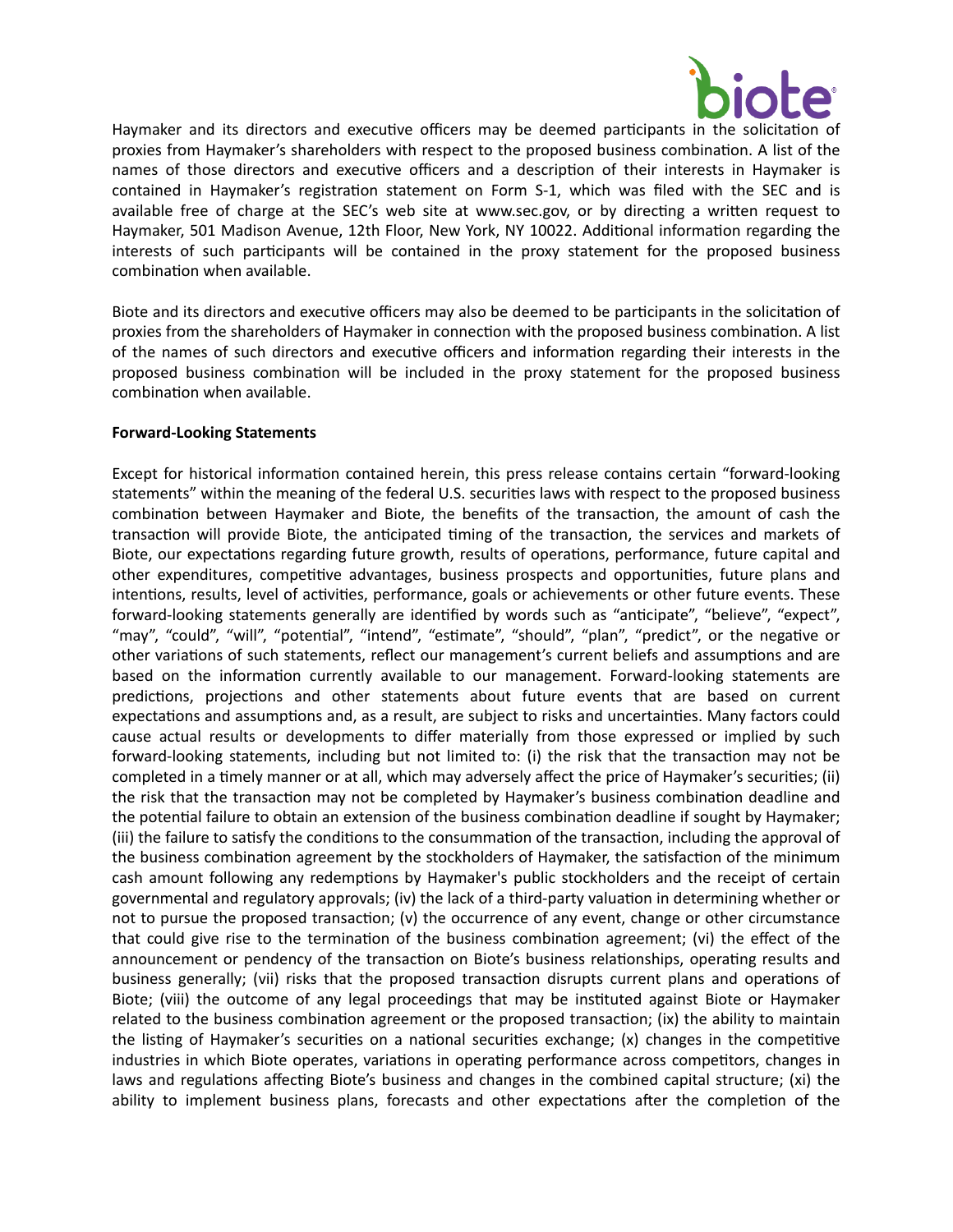

proposed transaction, and identify and realize additional opportunities; (xii) the risk of downturns in the market and Biote's industry including, but not limited to, as a result of the COVID-19 pandemic; (xiii) costs related to the transaction and the failure to realize anticipated benefits of the transaction or to realize estimated pro forma results and underlying assumptions, including with respect to estimated stockholder redemptions; (xiv) the inability to complete the Truist debt financing; and (xv) risks and uncertainties related to Biote's business, including, but not limited to, those related to regulation, its supply chain, its executive influence, its limited operating history, highly competitive markets and competition, data privacy and cybersecurity, its ability to grow, its financial condition and potential dilution, its forecasts, expansion, intellectual property, current or future litigation, capital requirements and the need for additional capital, physician training, relationships with physicians, its key employees and qualified personnel, third-party manufacturers, regulatory scrutiny of the pharmacy compounding industry, health care fraud and abuse, HIPAA, and its nutraceutical business. The foregoing list of factors is not exclusive. You should carefully consider the foregoing factors and the other risks and uncertainties described in the "Risk Factors" section of proxy statement, when available, and other documents filed by Haymaker from time to time with the SEC. These filings identify and address other important risks and uncertainties that could cause actual events and results to differ materially from those contained in the forward-looking statements. Forward-looking statements speak only as of the date on which they are made, and neither Biote nor Haymaker assume any obligation to update or revise any forward-looking statements or other information contained herein, whether as a result of new information, future events or otherwise. You are cautioned not to put undue reliance on these forward-looking statements. Neither Haymaker nor Biote gives any assurance that either Haymaker or Biote, or the combined company, will achieve its expectations.

## **Non-Solicitation**

This press release is not a proxy statement or solicitation of a proxy, consent or authorization with respect to any securities or in respect of the potential business combination or any other matter and shall not constitute an offer to sell or a solicitation of an offer to buy the securities of Haymaker, Biote or the combined company, nor shall there be any sale of any such securities in any state or jurisdiction in which such offer, solicitation, or sale would be unlawful prior to registration or qualification under the securities laws of such state or jurisdiction. No offer of securities shall be made except by means of a prospectus meeting the requirements of the Securities Act of 1933, as amended.

#### **Non-GAAP Financial Measures**

This press release includes certain financial measures not presented in accordance with generally accepted accounting principles in the United States ("GAAP"), including Adjusted EBITDA (including on a forward-looking basis). These financial measures are not measures of financial performance in accordance with GAAP and may exclude items that are significant in understanding and assessing our financial results. Therefore, these measures should not be considered in isolation or as an alternative to net loss or other measures of profitability, liquidity or performance under GAAP. You should be aware that Biote's presentation of these measures may not be comparable to similarly titled measures used by other companies, which may be defined and calculated differently. Biote believes that these non-GAAP measures of financial results (including on a forward-looking basis) provide useful supplemental information to investors about Biote. Biote management uses forward-looking non-GAAP measures to evaluate Biote's projected financials and operating performance. Additionally, to the extent that forwardlooking non-GAAP financial measures are provided, they are presented on a non-GAAP basis without reconciliations of such forward-looking non-GAAP measures due to the inherent difficulty in forecasting